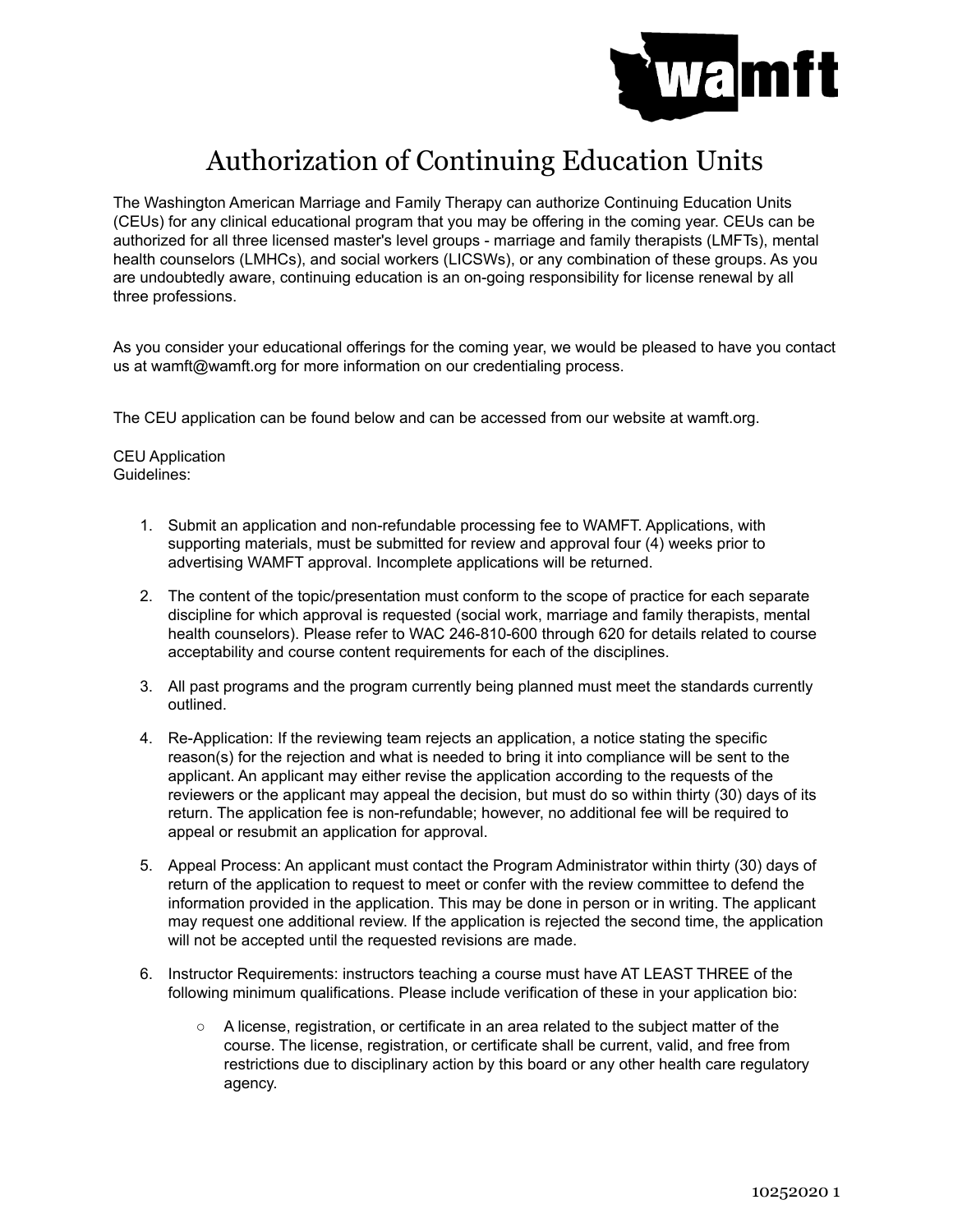

- A master's or higher degree from an educational institution in an area related to the subject matter of the course.
- Training, licensure, or experience in teaching the course or subject matter related to the course.
- At least two years' work experience in an area related to the subject matter of the course.
- 7. Provider Requirements
	- Providers must agree to a random audit of course materials;
	- Each participant must be provided with a certificate or document that includes the participant's name; name of the activity; number of CE credit hours; date(s) of activity; and signature of the program coordinator;
	- A program evaluation should be obtained from each attendee;
	- $\circ$  A copy of each completed evaluation or a composite of the completed evaluations must be returned to the WAMFT Program Administrator within 45 days after the event;
	- A copy of the program flyer or brochure must be sent to the WAMFT Program Administrator within 45 days after the event.

To apply for CEUs, download the application, complete the application in its entirety, including supporting documents, and email the complete application to: wamft@wamft.org at least 30 days prior to the scheduled event. Payments may be made using credit/debit cards at: <https://www.paypal.me/WashingtonAssocMFT>. Printed applications and checks must be received at least 45 days prior to the scheduled event and mailed to WAMFT at 1300 W. Nickerson St. #128 Seattle, WA 98119. Applications submitted after these deadlines will be assessed a \$75 rush fee.

## WAMFT Continuing Education Application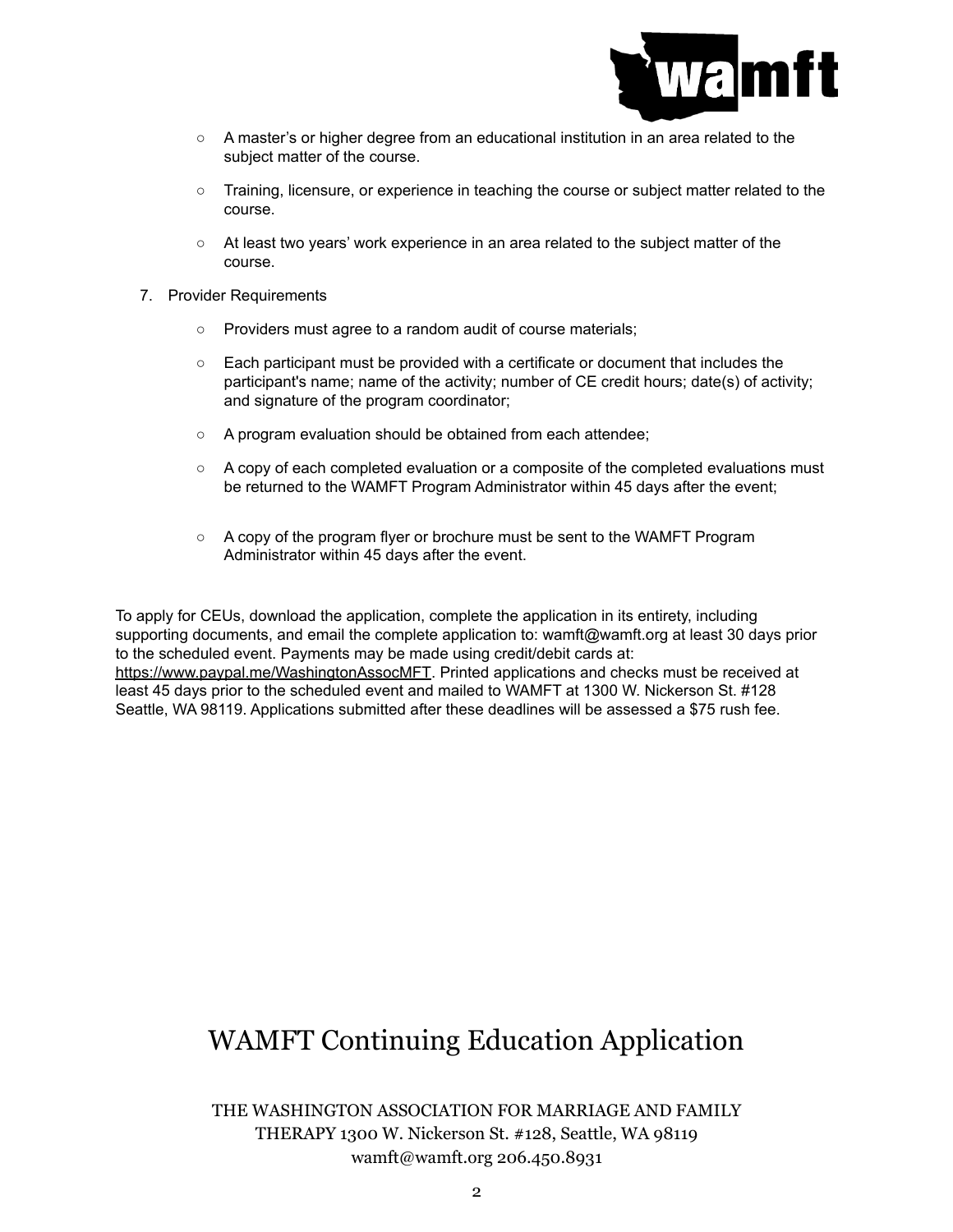

Fill out this application in its entirety, including supporting documents, and email the complete application to wamft@wamft.org at least 30 days prior to the scheduled event. Payments may be made using credit/debit cards at: [https://www.paypal.me/WashingtonAssocMFT.](https://www.paypal.me/WashingtonAssocMFT) Printed applications and checks must be received at least 45 days prior to the scheduled event and mailed to WAMFT 1300 W. Nickerson St. #128 Seattle, WA 98119. Applications submitted after these deadlines will be assessed a \$75 rush fee.

**Applications must be clearly printed or typed.**

## **Contact Information**

| Today's Date                               |  |
|--------------------------------------------|--|
| <b>Event Title</b>                         |  |
| Provider (check one)<br>Agency__individual |  |
| <b>Contact Name</b>                        |  |
| Address                                    |  |
| City, State, Zip                           |  |
| Email                                      |  |
| Phone                                      |  |

## **Event Type**

| <b>Type of Event</b>              | <b>Multiple Discipline Approval</b> | <b>Select One</b> |
|-----------------------------------|-------------------------------------|-------------------|
| Conference, Multi-day Workshop,   | \$200                               |                   |
| Institute, Course                 |                                     |                   |
| Single Event (Workshop,           | \$100                               |                   |
| Seminar)                          |                                     |                   |
| Repeat of a Previously Approved   | \$75                                |                   |
| Single Event                      |                                     |                   |
| Rush Fee (for applications        | \$75                                |                   |
| submitted less than 4 weeks prior |                                     |                   |
| to event)                         |                                     |                   |

Printed applications and checks should be sent to the WAMFT. Make checks payable to WAMFT and mail to: WAMFT, Attn: CEU Approval, *1300 W. Nickerson St. #128 Seattle, WA 98119*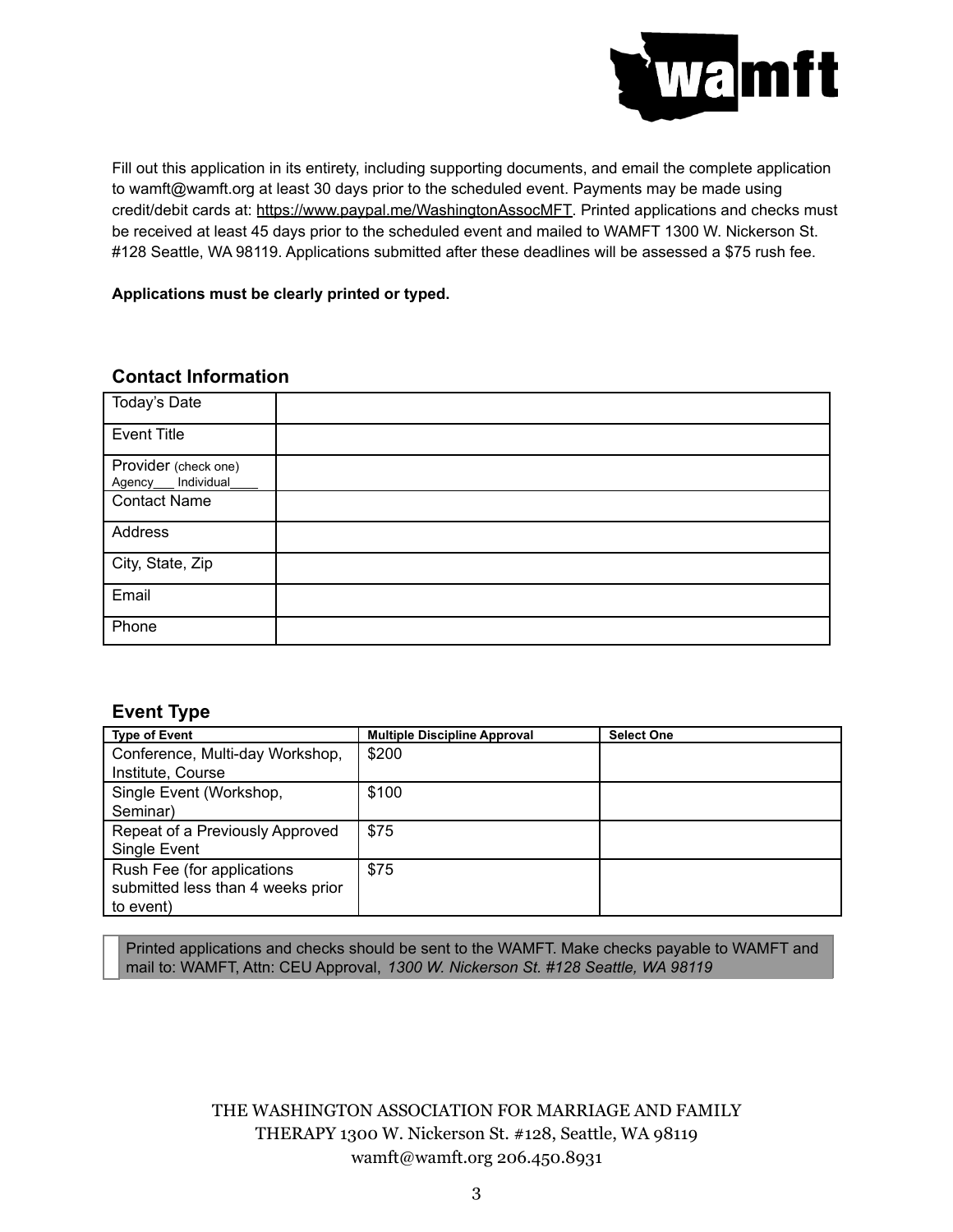

#### **Event Information** – include on a separate page(s)

- 1. Title of Event
- 2. Description of Event
- 3. Date of Event
- 4. Location of Event
- 5. Number of CEUs (1 CEU = 60 minutes of instruction)
- 6. Number of Ethics CEUs (if any)
- 7. Workshop Outline
- 8. Measurable Learning Objectives (minimum of two)
- 9. Evaluation Form

#### **Trainer Information** – include on a separate page(s)

- 1. Instructor Requirements: instructors teaching a course must have AT LEAST THREE of the following minimum qualifications. Please check all that apply and include in your attached bio:
	- ❏ A license, registration, or certificate in an area related to the subject matter of the course. The license, registration, or certificate shall be current, valid, and free from restrictions due to disciplinary action by this board or any other health care regulatory agency.
	- ❏ A master's or higher degree from an educational institution in an area related to the subject matter of the course.
	- ❏ Training, licensure, or experience in teaching the course or subject matter related to the course.
	- ❏ At least two years' work experience in an area related to the subject matter of the course.
- 2. Attach name, title and bio or resume of primary instructor
- 3. Attach name, title and bio or resume of secondary instructor
- 4. Describe your background in providing and coordinating continuing education programs for marriage and family therapists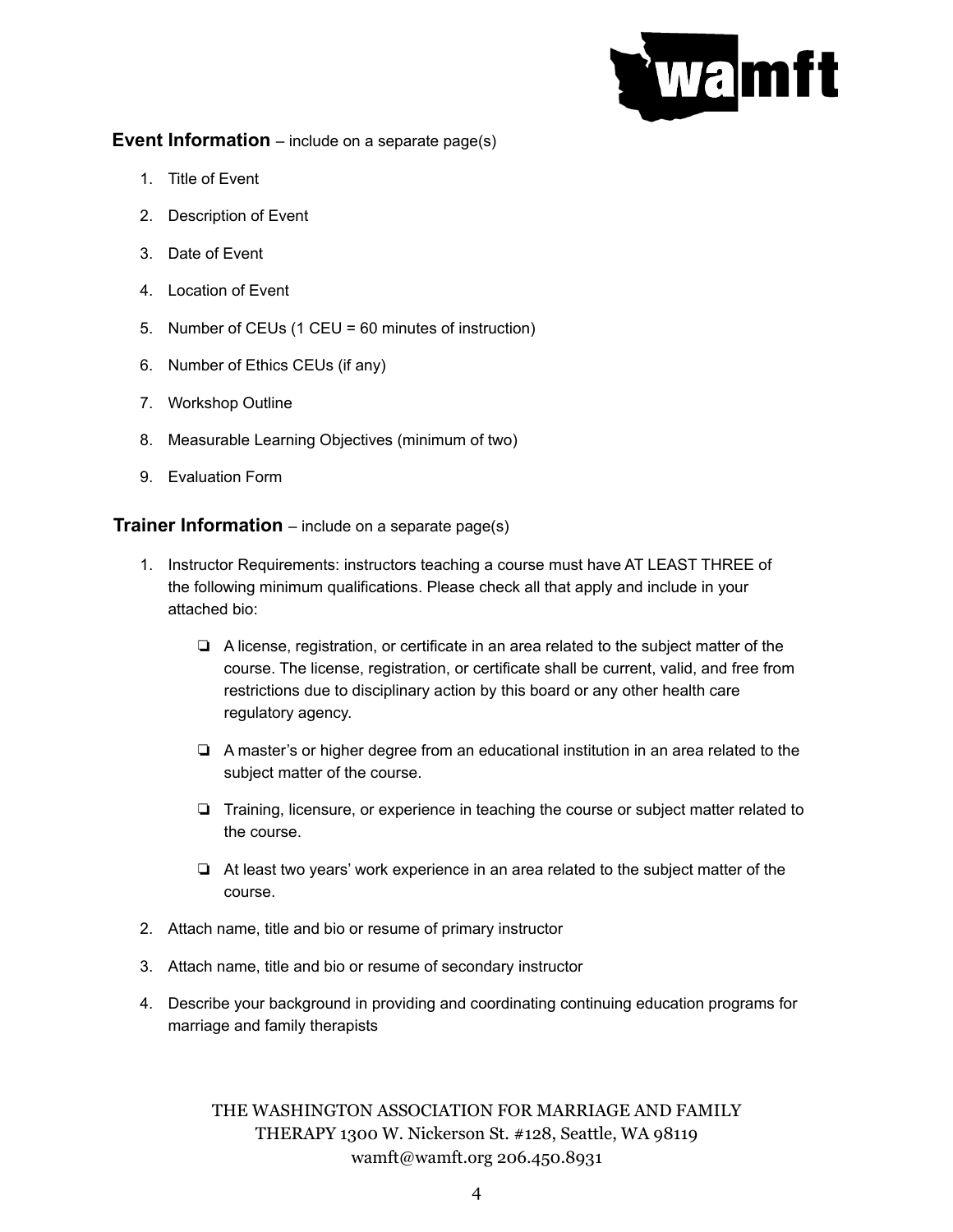

5. Please list other professional organizations that have given you their approval

### **Application Instructions and Attestation**

The Washington Association of Marriage and Family Therapy (WAMFT) for Clinical Marriage and Family Therapy can authorize Continuing Education Units (CEUs) for any clinical educational program that you may be offering in the coming year. CEUs can be authorized for all three licensed master's level groups marriage and family therapists (LMFTs), mental health counselors (LMHCs), and social workers (LICSWs), or any combination of these groups. As you are undoubtedly aware, continuing education is an on-going responsibility for license renewal by all three professions. Below are the application guidelines. For more information, please visit wamft@wamft.org

- 1. Submit an application and non-refundable processing fee to WAMFT. Applications, with supporting materials, must be submitted for review and approval four (4) weeks prior to advertising WAMFT approval. Incomplete applications will be returned.
- 2. The content of the topic/presentation must conform to the scope of practice for each separate discipline for which approval is requested (social work, marriage and family therapists, mental health counselors). Please refer to WAC 246-810-600 through 620 for details related to course acceptability and course content requirements for each of the disciplines.
- 3. If you are applying for a Two-Year Unlimited Event, please note that you must submit an application for each event. All past programs and the program currently being planned must meet the standards currently outlined. In addition, the provider/organization requesting this status must submit documentation from three (3) previously held events, including:
	- a. Event name, instructor and bio addressing how the presenter/trainer is appropriate and has the skills, competencies or experience to offer this training;
	- b. Event outlines, measurable objectives;
	- c. Event brochure or program
- 4. Re-Application: If the reviewing team rejects an application, a notice stating the specific reason(s) for the rejection and what is needed to bring it into compliance will be sent to the applicant. An applicant may either revise the application according to the requests of the reviewers or the applicant may appeal the decision, but must do so within thirty (30) days of its return. The application fee is non-refundable; however, no additional fee will be required to appeal or resubmit an application for approval.
- 5. Appeal Process: An applicant must contact the Program Administrator within thirty (30) days of return of the application to request to meet or confer with the review committee to defend the information provided in the application. This may be done in person or in writing. The applicant may request one additional review. If the application is rejected the second time, the application will not be accepted until the requested revisions are made.
- 6. Provider Requirements: